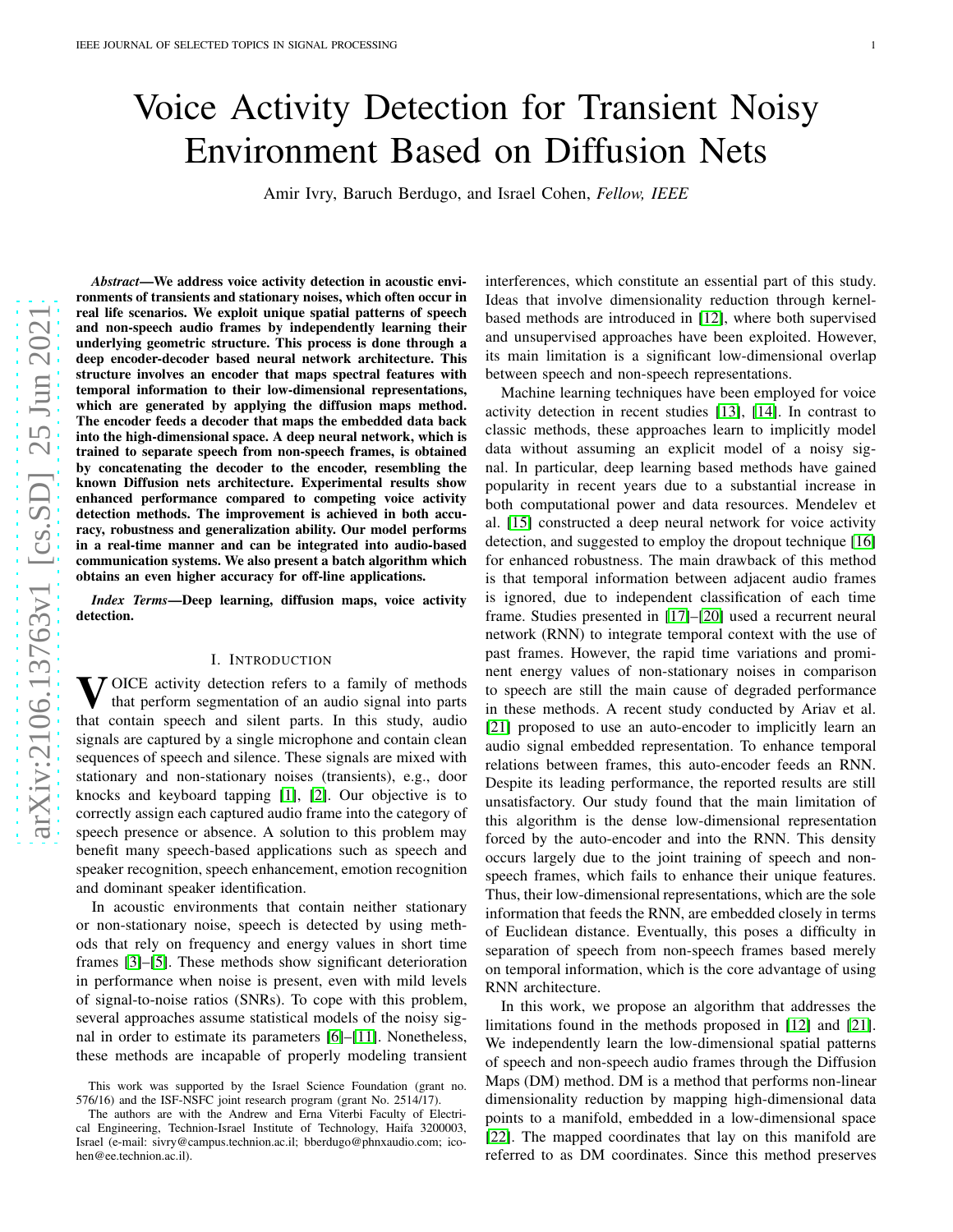locality, frames with similar contents in the original high dimension are mapped closely in the low, embedded dimension, with respect to their Euclidean distance. We separately apply DM for speech and non-speech frames through a pair of independent deep encoder-decoder structures. Inspired by the Diffusion nets architecture [\[23\]](#page-10-0), the end of each encoder is forced to coincide with the embedded DM coordinates of its high-dimensional input. This approach allows us to differ the intrinsic structure of speech from the ones of transients and background noises based on the Euclidean metric.

We suggest two variations for the voice activity detection algorithm, one for real-time applications and one for batch processes. We test both approaches on five comparative experiments conducted in [\[12\]](#page-9-6), [\[21\]](#page-9-13), [\[24\]](#page-10-1). Results show enhanced voice activity detection performance, that surpasses the known state-of-the-art speech detection results. Furthermore, our proposed architecture is more robust and has better generalization ability than competing methods, as demonstrated through experiments.

The remainder of this paper is organized as follows. In Section [II,](#page-1-0) we formulate the problem. In Section [III,](#page-1-1) we introduce the proposed solution. In Section [IV,](#page-2-0) we expand on the data set and feature extraction. In Section [V](#page-3-0) we describe the training and testing processes. In Section [VI,](#page-5-0) we present the results of the proposed approach for voice activity detection with comparisons to competing methods. Finally, in Section [VII,](#page-8-0) we draw conclusions as well as future research directions.

#### II. PROBLEM FORMULATION

<span id="page-1-0"></span>Let  $s[n]$  denote the following audio signal:

$$
s[n] = s^{sp}[n] + s^{st}[n] + s^{t}[n],
$$
\n(1)

where sp, st and t stand for speech, stationary background noise and transient interference, respectively. The time domain signal is processed in overlapping time frames of length M. Let  $f_n \in \mathbb{R}^M$  denote the *n*th audio frame and let  $\{f_n\}_{n=1}^N$ denote the audio data set of N time frames. Let  $\mathcal{H}^0$  and  $\mathcal{H}^1$ be two hypotheses that stand for speech absence and presence, respectively. In addition, let  $\mathbb{I}(\mathbf{f}_n)$  be a speech indicator of the nth audio frame, defined as:

$$
\mathbb{I}(\mathbf{f}_n) = \begin{cases} 1, & \mathbf{f}_n \in \mathcal{H}^1 \\ 0, & \mathbf{f}_n \in \mathcal{H}^0 \end{cases}.
$$
 (2)

The goal of this study is to estimate  $\mathbb{I}(\mathbf{f}_n)$ , i.e., to correctly classify each audio frame  $f_n$  as a speech or non-speech frame.

# <span id="page-1-1"></span>III. PROPOSED ALGORITHM FOR VOICE ACTIVITY **DETECTION**

Our proposed approach comprises several steps, as illustrated in Fig. [1.](#page-2-1) Initially, feature extraction is employed in the time domain. The features include the Mel Frequency Cepstral Coefficients (MFCCs) and their low-dimensional representation, generated by the DM method. A detailed description is given in Section [IV-B.](#page-2-2) Subsequently, a deep encoder-decoder based neural network is used to learn the unique patterns of speech and non-speech signals. Since this structure makes use

of the DM method, it is regarded in this study as diffusion encoder-decoder (DED). Next, error measures are extracted from the deep architecture. Those errors are represented in a coordinate system, notated in this study as error map. It should be highlighted that no mathematical operation is applied on the errors extracted from the network. i.e., the error map is merely a representation form which allows us to conduct better analysis and gain deeper insights on the performance of our detector, as will be shown along this paper. A classifier, fed by the coordinates of the error map, is constructed to separate speech presence and absence. In this study, two different modes are used for classification. First, a batch mode is considered, where a substantial corpus of speech and nonspeech audio frames must be at hand, in order to evaluate the outcome of the DM process correctly. In batch mode, both low and high-dimensional errors are taken into account during classification. The second classification mode is real-time, which exploits merely high-dimensional error information. In this case, integration of DM is not required, which allows a frame-by-frame classification with negligible delay.

## *A. Deep Encoder-Decoder Neural Network*

Our approach suggests that speech frames can be separated from non-speech frames based on their intrinsic lowdimensional representation. Ideas from [\[23\]](#page-10-0) are adopted to merge DM with two independent, identically constructed DEDs, notated by DED<sup>i</sup>, where  $i \in \{0,1\}$ . DM allows a geometric interpretation of the data by constructing its underlying embedding, which can be represented by the middle layer of any basic encoder-decoder network [\[21\]](#page-9-13). To exploit this property, the middle layer is forced to coincide with the true DM coordinates of the input layer. As a result, the encoder of  $\text{DED}^i$  is trained to map spectral features affiliated with  $\mathcal{H}^i$  from their original space to the lower diffusion space. Subsequently, the decoder of  $\text{DED}^i$  learns the inverse mapping back to the high-dimensional feature space.

<span id="page-1-3"></span><span id="page-1-2"></span>A deep architecture is constructed to implement the above notion, as illustrated in Fig. [1.](#page-2-1) In this proposed system, each DED comprises two stacked parts, an encoder and a decoder. The former is constructed from a 72 neurons input layer followed by two layers of 200 neurons each and a final layer of 3 neurons. The deep decoder is a reflection of the deep encoder. While the size of the middle and hidden layers are determined empirically, the size of the input (and thus, the output) layer of each DED is derived from the feature extraction process, as described in Section [IV-B.](#page-2-2) In the output of each layer, an identical activation function is employed on each neuron [\(12\)](#page-4-0).

## <span id="page-1-4"></span>*B. Error Maps and Voice Activity Detection Classifier*

Let us denote a single observation of an input feature vector as **a** and its true DM coordinates as  $m$ . Additionally,  $\hat{m}$ and  $\hat{a}$  denote the encoding of  $a$  by a trained encoder and its reconstruction by a trained decoder, respectively. Each observation is fed into the trained DEDs simultaneously. That way, the relations between each hypothesis and the constructed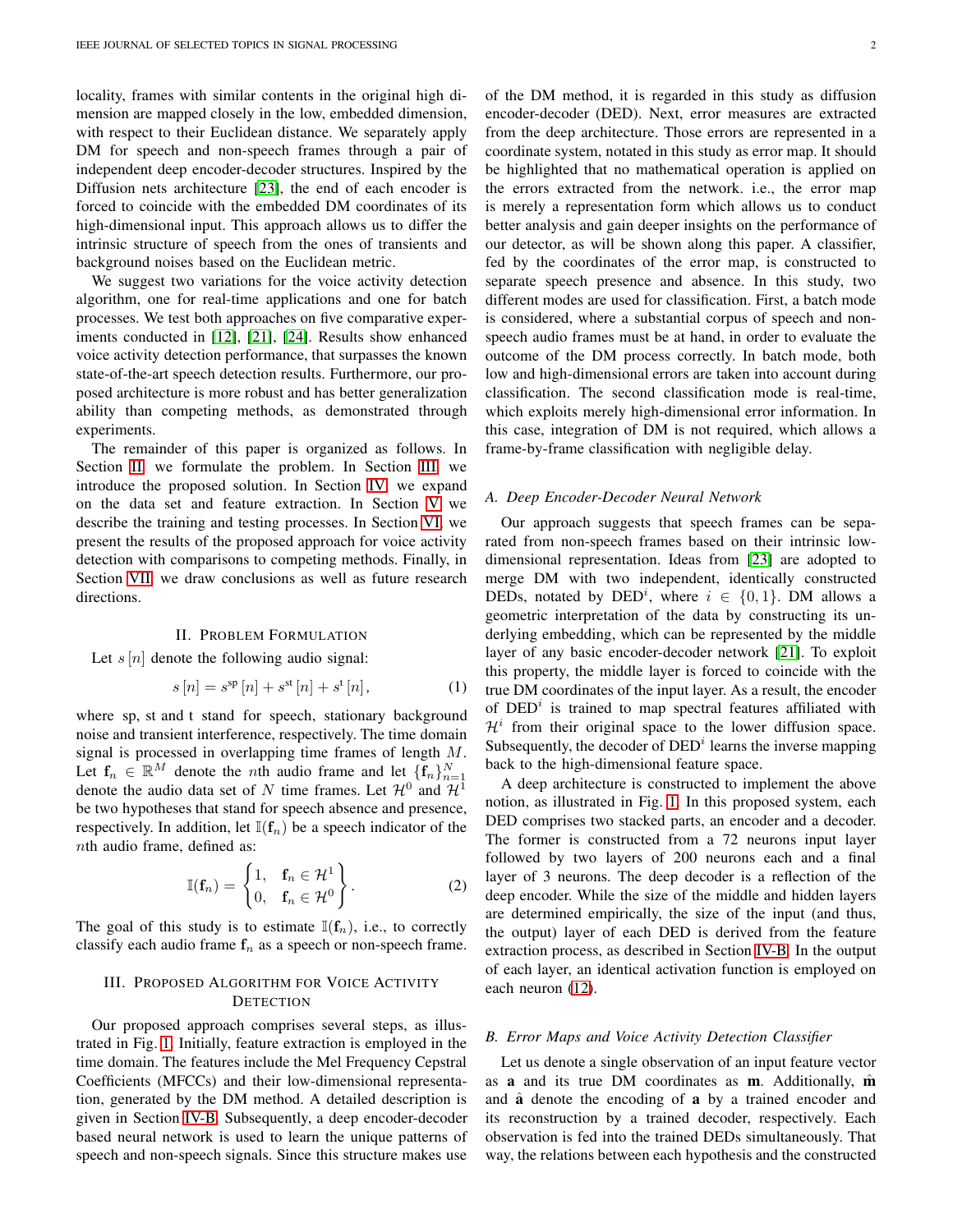

<span id="page-2-1"></span>Fig. 1. Proposed architecture for voice activity detection. Dashed line is valid only for batch mode and solid line is constantly employed for both batch and real-time modes. 'En' and 'De' are abbreviations for encoder and decoder, respectively. Superscripts 0 and 1 relate to the index of the corresponding trained DED. The circled 'E' notation refers to an error calculation unit, defined in [\(3\)](#page-2-3).

embeddings are compared under the same conditions. These measures are employed through  $e_{en}$  (m) and  $e_{de}$  (a), where:

$$
e_{\text{en}}(\mathbf{m}) = \|\mathbf{m} - \hat{\mathbf{m}}\|_1; e_{\text{de}}(\mathbf{a}) = \|\mathbf{a} - \hat{\mathbf{a}}\|_1,\tag{3}
$$

while  $\lVert \cdot \rVert_1$  denotes the  $\ell_1$  norm. Namely, as  $e_{en}(\mathbf{m})$  represents the mapping error,  $e_{de}(\mathbf{a})$  is associated with the reconstruction error of a.

In this study, two classification modes are considered. In the batch mode, both  $e_{en}(\mathbf{m})$  and  $e_{de}(\mathbf{a})$  are taken into account. Namely, each observation a ultimately generates two pairs of errors, one from each DED. These errors are interpreted as a four-dimensional coordinate that is embedded into an error map. In the real-time mode, on the other hand, only the decoder error  $e_{de}(\mathbf{a})$  is extracted from each DED. i.e., in this scenario a two-dimensional coordinate is embedded into the error map.

Subsequently, a support vector machine (SVM) classifier with linear kernel is trained on the error map, which contains the generated error measures from a corpus of observations. The objective of this classifier is to separate between coordinates affiliated with different hypotheses. As a result, two decision regions are created, for speech presence and absence. Since  $\text{DED}^i$  is trained to construct a low-dimensional manifold on which  $\mathcal{H}^i$  is embedded, frames related to  $\mathcal{H}^i$  highly fit the learned mapping of  $\text{DED}^i$ . This leads to substantially lower errors, which could be easily identified as a separate cluster. This assumption is derived from the property of the DM method, in which the diffusion distance in the original feature dimension is proportional to the  $\ell_1$  norm in the diffusion space. In this study, a classic SVM classifier is shown to be sufficient.

It is worth noting that we have also implemented an alternative architecture to the one presented in Fig. [1,](#page-2-1) which involves a unified network instead of an SVM. The goal of this was to assert the improvement, and thus justify the employment, of our suggested system over the alternative of the fully connected neural network, which is commonly used in deep learning algorithms. We concatenated the output layer of both DED branches to each other and to the input layer. Then, this

augmented layer was connected to a single-bit output neuron that carries the VAD decision. Results have shown very similar performance, with a slight tendency to the SVM based method. As a results, we have decided to use the originally presented architecture. Two minor advantages of the SVM can be noted over the unified neural network. First, it is less computationally expensive in comparison to using an additional hidden layer, which will consume higher memory and time during back propagation. Second, the original method explicitly constructs the error measures and feeds them to the SVM, which leads to high separation of speech from silence. Therefore, the hidden layer attempts to implicitly represent the data in a similar manner, i.e., to find the relation between the neurons which will ultimately lead to good separation. Representing the error measures in the two-dimensional space and applying the SVM on it both serves as a more natural, intuitive classification algorithm and avoids the infamous "black box" property of the neural network, as well as grants us the ability to analyze the decision of the detector in a helpful and profound manner, as will be done later on.

## IV. DATABASE AND FEATURE EXTRACTION

# <span id="page-2-4"></span><span id="page-2-3"></span><span id="page-2-0"></span>*A. Database*

We adopt the audio database presented in [\[12\]](#page-9-6) to construct a DED training set, a classifier training set and a back to end test set. This database is obtained from 11 different speakers reading aloud an article chosen from the web, while making natural pauses every few sentences. Naturally, these recordings are composed of sequences of speech followed by non-speech frames. Each sequence varies from several hundred milliseconds to several seconds in length. These signals were recorded with an estimated SNR of 25 dB at a sampling rate of 8 kHz. Each of the 11 signals is 120 seconds long and it is processed using short time frames of 634 samples with 50% overlap, which effectively generates a 25 frames/second rate. The clean speech signal  $s^{sp}[n]$ , defined in [\(1\)](#page-1-2), is used to determine the presence or absence of speech in each time frame, and to construct a label set accordingly.

These clean audio signals are contaminated by 42 different pairs of additive stationary and non-stationary noises, which construct a varied data set. The noise signals employed include white and colored Gaussian noise, babble and musical instruments. Transients include keyboard taps, scissors snapping, hammering and door knocks.

## <span id="page-2-2"></span>*B. Feature Extraction*

We wish to exploit the ability of deep neural networks to learn complex relations between their inputs and outputs. Hence, our objective is to feed our architecture with features that express the unique patterns of each hypothesis [\(2\)](#page-1-3). To generate spectral information from the time domain database, MFCCs are employed. These coefficients are concatenated along a fixed number of adjacent frames, in order to gain temporal context between them. DM is applied to integrate spatial properties and to find a relation between the spectrum of the signal and its geometric low-dimensional structure.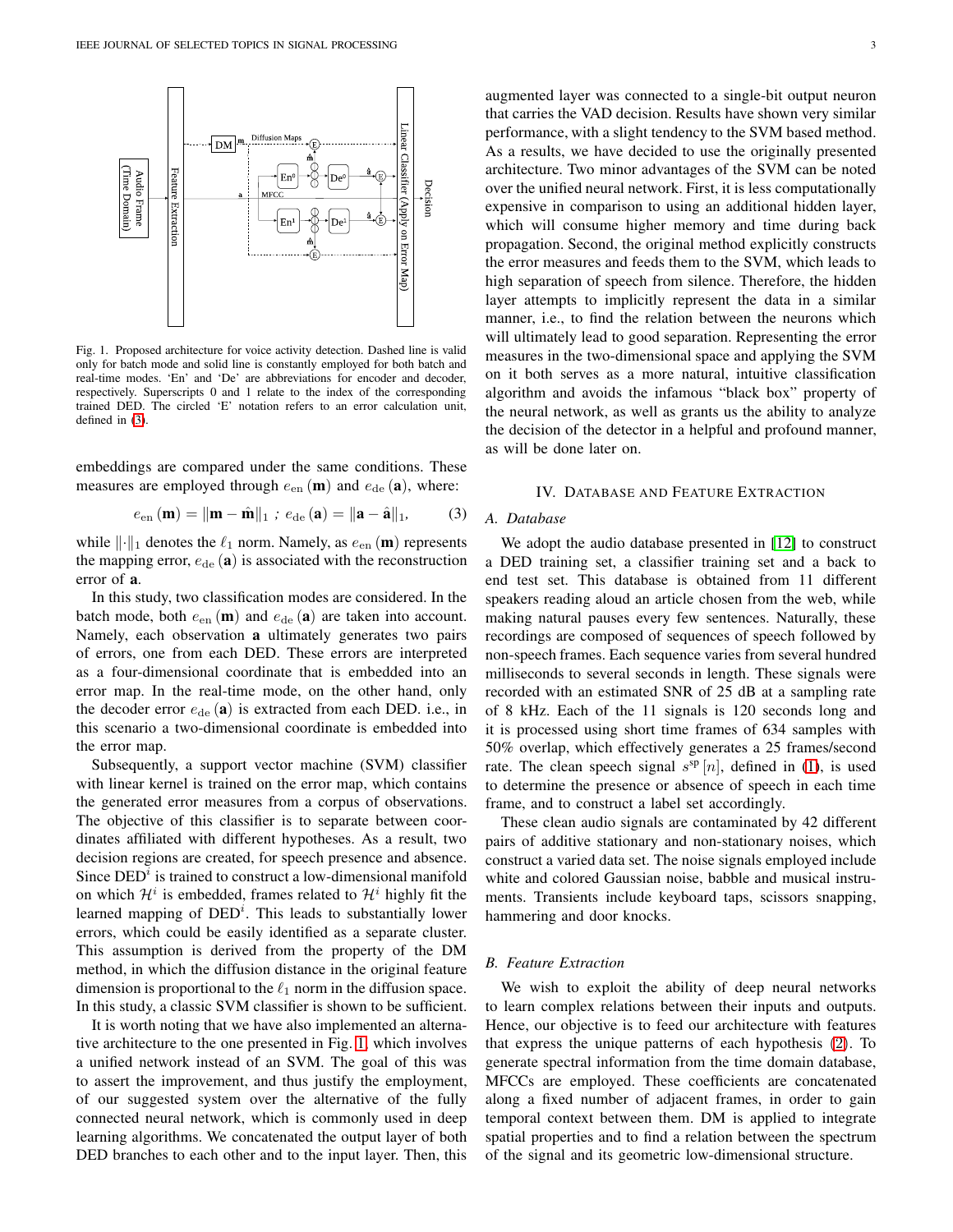<span id="page-3-3"></span>*1) Mel Frequency Cepstral Coefficients:* Features based on a spectral representation of audio signals are fully adopted from the study of Dov et al. [\[12\]](#page-9-6). To construct them, weighted MFCCs are employed. MFCCs use the perceptually meaningful Mel-frequency scale, which allows a compact representation of the spectrum of speech [\[25\]](#page-10-2). MFCC features are used in the presence of highly non-stationary noise, where they were found to perform well for speech detection tasks [\[26\]](#page-10-3).

However, speech frames may have similar MFCC representation to frames comprising highly non-stationary noise as well, since they both have akin spectral attributes. To address this challenge, noise estimation is performed in each frame and the MFCCs in that frame are weighted accordingly [\[12\]](#page-9-6), [\[26\]](#page-10-3), [\[27\]](#page-10-4). This enables better analysis by separating the background noise from the rest. Next, several consecutive time frames are taken into account. Hence, the nature of transients, which their typical duration is assumed to be of the order of a single time frame, can be exploited.

Formally, consider  $\mathbf{a}_n \in \mathbb{R}^C$  as a row vector of C coefficients, consisting of weighted MFCCs, and their first and second derivatives,  $\Delta$  and  $\Delta\Delta$ , respectively. These values are extracted from the *n*th time domain audio frame  $f_n$ , introduced in Section [II.](#page-1-0) Let:

$$
\underline{\mathbf{a}}_n = [\mathbf{a}_{n-J}, \dots, \mathbf{a}_n, \dots, \mathbf{a}_{n+J}] \in \mathbb{R}^{(2J+1)C}
$$
 (4)

denote concatenation of feature vectors from  $2J + 1$  adjacent frames, where  $J$  is the number of past and future time frames. For  $J \geq 1$ , the elements of  $\underline{\mathbf{a}}_n$  in the presence of transients are expected to vary faster than in the presence of speech.

In this study, the number of MFCCs is 8, as commonly used. Thus,  $a_n$  comprises of  $C = 24$  coefficients. For practical considerations, we assign a relatively small value of  $J = 1$ . This allows informative characterization of audio frames based on past-future relations, while consuming low computational load. Thus:

$$
\underline{\mathbf{a}}_n = [\mathbf{a}_{n-1}, \mathbf{a}_n, \mathbf{a}_{n+1}] \in \mathbb{R}^{72}.
$$
 (5)

Next, standardization is applied on [\(5\)](#page-3-1). Let us assume a set of  $N$  observations, while the *n*th observation is given by [\(5\)](#page-3-1), for  $n \in \{1, \ldots, N\}$ . For each feature index  $l \in \{1, \ldots, 72\}$ , a row vector  $O_l \in \mathbb{R}^N$  is defined as:

$$
\mathbf{O}_{l} = \left[\underline{\mathbf{a}}_{1}\left(l\right),\ldots,\underline{\mathbf{a}}_{N}\left(l\right)\right].\tag{6}
$$

Then, the mean and standard deviation of  $O<sub>l</sub>$  are extracted and termed  $\mu_l$  and  $\sigma_l$ , respectively. Next, the following vectors are constructed:

$$
\boldsymbol{\mu} = [\mu_1,\ldots,\mu_{72}]; \ \boldsymbol{\sigma} = [\sigma_1,\ldots,\sigma_{72}]. \tag{7}
$$

Let  $\underline{\tilde{\mathbf{a}}}_n(l)$  denote the *l*th element of the standardized  $\underline{\mathbf{a}}_n(l)$ , defined as:

$$
\underline{\tilde{\mathbf{a}}}_n(l) = \frac{\underline{\mathbf{a}}_n(l) - \mu_l}{\sigma_l}.
$$
\n(8)

<span id="page-3-4"></span>*2) Diffusion Maps:* The middle layer of any basic autoencoder architecture can be viewed as a low-dimensional representation of its input layer [\[28\]](#page-10-5). Our method exploits this by forcing the middle layer to coincide with the embedded coordinates of  $\underline{\tilde{a}}_n$ , generated by the DM method [\[29\]](#page-10-6). Thus, the encoder learns to approximate this low-dimensional mapping, while the decoder learns the inverse high-dimensional mapping. DM is a manifold learning approach that is established on the graph Laplacian of the high-dimensional data corpus [\[30\]](#page-10-7). DM has been employed well in several signal processing, image processing and machine learning applications [\[31\]](#page-10-8)–[\[39\]](#page-10-9).

Let us consider a set of feature vectors  $\{\underline{\tilde{\mathbf{a}}}_n\}_n$ , constructed according to [\(8\)](#page-3-2). A weighted graph is created with the elements of the set as nodes (or points), where the weight of the edge connecting these nodes is given by the commonly used radial basis function (RBF) kernel. The scaling parameter of the kernel is set separately for each edge as in [\[40\]](#page-10-10). Practically, merely the 10 nearest neighbors of every point are used to compute the edges. Namely, edges that are not among the nearest neighbors of  $\underline{\tilde{\mathbf{a}}}_n$  are nullified.

In order for the embedding and the distribution of the nodes to be independent, we perform normalization of the data. Therefore, an approximation of the Laplace-Beltrami operator on the data is obtained [\[29\]](#page-10-6), [\[31\]](#page-10-8). This operation generates a row-stochastic matrix  $P$  which can be viewed as the transition matrix of a Markov chain on the data set  $\{\underline{\tilde{a}}_n\}$ . Two sets of bi-orthogonal left and right eigenvectors,  $\{\phi_n\}$  and  $\{\psi_n\}$ , are constructed by employing an Eigenvalue decomposition of P. This process also yields a series of strictly positive eigenvalues  $1 = |\lambda_0| \ge |\lambda_1| \ge ... \ge |\lambda_{n-1}| > 0.$ 

Through informal experiments, we found that for retaining the desired patterns of speech and non-speech frames, it is sufficient that the embedded dimension is set to  $d = 3$ (excluding the trivial dimension associated with  $\lambda_0$ ). Furthermore, d is small enough to exclude undesired high frequency noise, mostly represented by higher dimensions. The lowdimensional embedding of  $\underline{\tilde{a}}_n$  [\(8\)](#page-3-2) is notated by  $m_n$  and defined as:

$$
\mathbf{m}_n = (\lambda_1 \psi_1(\underline{\tilde{\mathbf{a}}}_n), \dots, \lambda_3 \psi_3(\underline{\tilde{\mathbf{a}}}_n)).
$$
 (9)

<span id="page-3-1"></span>Therefore, the set  $\{\underline{\tilde{\mathbf{a}}}_n\}$  is embedded into the Euclidean space  $\mathbb{R}^3$ . In this space, the Euclidean distance is equal to the diffusion distance in the high-dimensional space of  $\{\underline{\tilde{\mathbf{a}}}_n\}$ .

Our architecture integrates an activation function which maps its input to the interval [0, 1]. On the other hand,  $m_n$ often holds values which may exceed this interval. Therefore, this mismatch increases the error measures defined in [\(3\)](#page-2-3). Earlier works have demonstrated that prediction accuracy can be improved by normalizing DM coordinates [\[41\]](#page-10-11). We employ these notions to overcome the aforementioned mismatch, by mapping the dynamic range of  $m_n$  to [0, 1]. Specifically, the transformation that is employed corresponds to connecting  $m<sub>n</sub>$ to  $\tilde{\mathbf{m}}_n$  through a softmax layer [\[42\]](#page-10-12), as follows:

<span id="page-3-5"></span>
$$
\tilde{\mathbf{m}}_n(k) = \frac{e^{\mathbf{m}_n(k)}}{\sum_{l=1}^3 e^{\mathbf{m}_n(l)}},\tag{10}
$$

<span id="page-3-2"></span> $\sum_{k=1}^{3} \tilde{\mathbf{m}}_n (k) = 1.$ where  $1 \leq k \leq 3$ . As a result,  $0 \leq \tilde{m}_n(k) \leq 1$  and

#### V. EXPERIMENTAL SETTING

# <span id="page-3-0"></span>*A. Notation*

Let  $s_j \in \mathbb{R}^L$  denote the contaminated audio signal associated with speaker  $j \in \{1, \ldots, 11\}$ , comprising of L samples.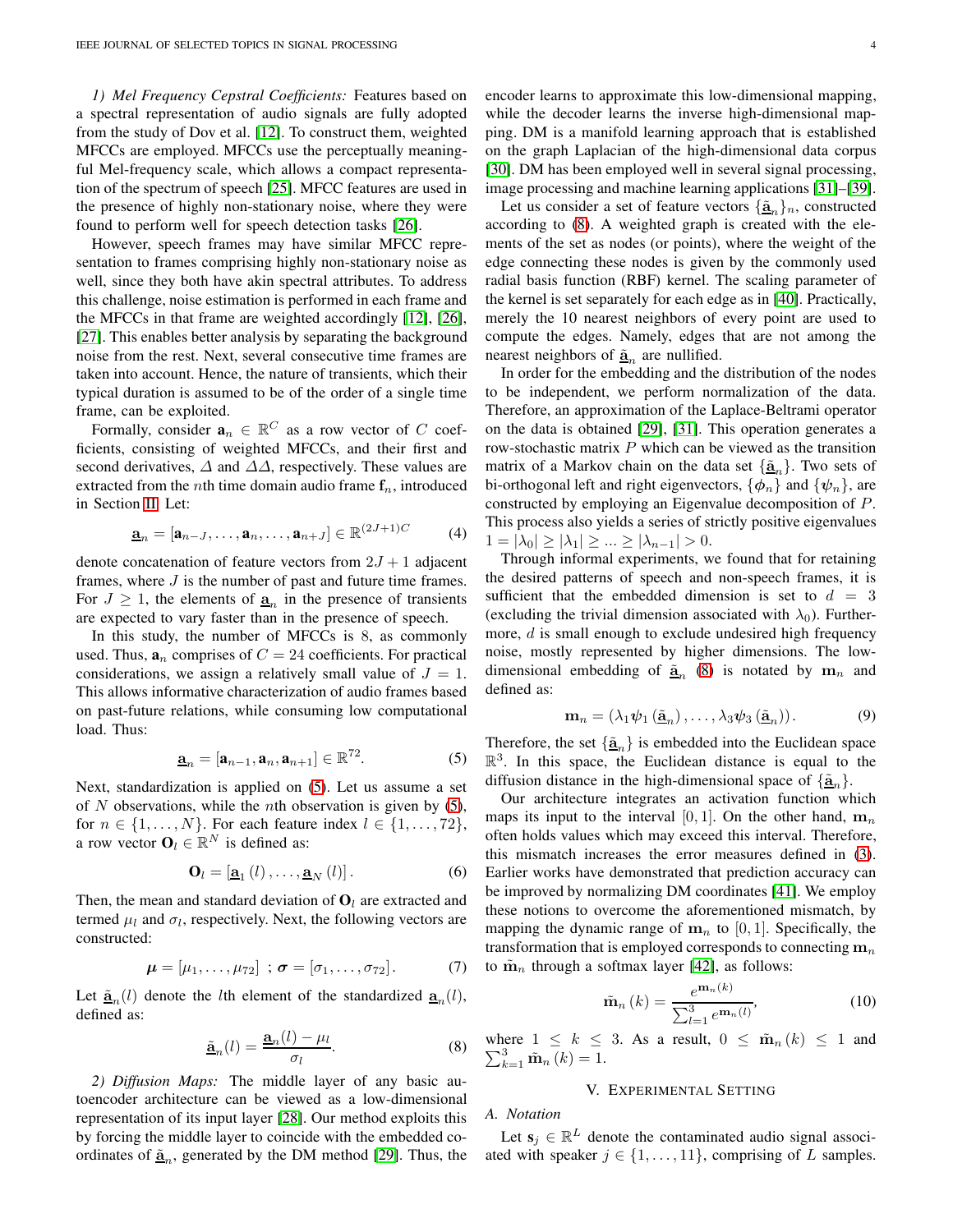Let  $s_j^i$  denote the union of audio time frames in  $s_j$  that belong to hypothesis  $\mathcal{H}^i$ . Then,  $\underline{s}^i$  is defined as the concatenation of  $s_j^i$  with respect to all 11 speakers, namely:

$$
\underline{\mathbf{s}}^i = \begin{bmatrix} \mathbf{s}_1^i, \dots, \mathbf{s}_{11}^i \end{bmatrix},\tag{11}
$$

where  $i \in \{0, 1\}$ .

# *B. DED Training Process*

Let us consider the two distinct sets  $\mathbf{s}^0$  and  $\mathbf{s}^1$ . Two training sets, notated  $\underline{\mathbf{s}}_{tr,\text{ded}}^0$  and  $\underline{\mathbf{s}}_{tr,\text{ded}}^1$ , are created by randomly extracting 70% of  $\underline{s}^0$  and  $\underline{s}^1$ , respectively. Following Section [IV-B1,](#page-3-3) the feature vector extracted from the *n*th frame of  $\mathbf{s}^i_{\text{th}}$ tr-B<sub>1</sub>, the relative vector extracted from the *n*til riame or  $\frac{\mathbf{s}_{tr,\text{ded}}}{\mathbf{s}_{tr,\text{ded}}}, \in \mathbb{R}^{72}$ . Next, standardization process [\(8\)](#page-3-2) is applied on the latter, which yields  $\underline{\tilde{a}}_{tr, ded, n}^{i} \in \mathbb{R}^{72}$ . This reveals two advantages; first, the network performs a faster learning process. This occurs since standardization implicitly weights all features equally in their representation. Thus, the rate at which the weights connected to the input nodes learn is balanced. This balance allows to rescale the learning rate through the learning process. As a result, the adaptive gradient descent optimization method can be deployed instead of the traditional gradient descent. Second, this approach reduces saturation effects, caused by large values assigned to activation functions. Next, the DM method is applied on the set  $\{\underline{\tilde{\mathbf{a}}}_{tr,\text{ded},n}^i\}_n$  separately, for each  $i \in \{0, 1\}$ , as described in Section [IV-B2.](#page-3-4) The resulting low-dimensional embedding is clipped to the dynamic range  $[0, 1]$  and denoted by  $\tilde{\mathbf{m}}_{tr,\text{ded},n}^i \in \mathbb{R}^3$ . The proposed architecture entails that while  $\underline{\tilde{a}}_{tr,ded,n}^{i}$  is fed to DED<sup>i</sup>, the middle layer of the latter is enforced to coincide with  $\tilde{\mathbf{m}}_{tr,\text{ded},n}^i$ . Let us denote  $\text{DED}_{tr}^i$  as the ith trained DED.

We integrate the Positive Saturating Linear Transfer (PSLT) activation function, defined as follows:

$$
\sigma(z) = \begin{cases} 0, & z \le 0 \\ z, & 0 \le z \le 1 \\ 1, & z \ge 1 \end{cases}.
$$
 (12)

The dynamic range that  $\sigma(z)$  generates, differently from the known ReLU, suggests maintaining the fluctuations which may appear along the tangled network. Employing  $\sigma(z)$  is beneficial in terms of low computational load that is consumed during back propagation, since the derivative of  $\sigma(z)$  is simply 1 or 0, neglecting singularities. During back propagation, a nullified derivative will decrease computation time even further, at the expense of updating the weights of the network with less information. Empirically, it was shown not to deteriorate performance. Also, it should be highlighted that complex non-linear patterns can still be learned by the deep architecture. Pre-training is applied on each layer separately in an unsupervised manner, using encoder-decoder structures with 1 epoch and learning rate of 0.1. The optimized weights obtained by this process are considered instead of the random initialization commonly used, which enhances performance since it helps the network to avoid local minima. Pre-training is extremely effective in case there is a relatively small amount of training data, as in our scenario. Next, fine-tuning is applied

<span id="page-4-3"></span>separately on the encoder and the decoder. Namely,  $\tilde{\mathbf{a}}_{tr, \text{ded}, n}^{i}$  is encoded into a low-dimensional representation and decoded back to the output layer independently. Subsequently, the two tuned parts are merged and fine-tuning is again utilized, this time on the full stacked DED. Optimization is employed by back propagation through time, which makes use of gradient descent method, parameterized with learning rate of  $10^{-5}$ and momentum of 0.9. Prior to pre-training, the weights are initialized with values drawn from a random normal distribution with zero mean and variance 0.01. Cost function with  $L_2$  weight regularization of  $10^{-7}$ , sparsity regularization of 4 and sparsity proportion of 0.1 is employed. Relatively large sparsity related parameters were assigned, to achieve two goals. First, this allows the networks to avoid over-fitting by effectively ignoring weights with negligible values. Second, it decreases the computational load, since the embedding process involves a sparse affinity matrix. The network was trained until either 1,000 epochs or minimum gradient value of  $10^{-6}$  were achieved. A typical simulation as such took approximately 10 hours on a i7-7820HQ CPU 64-bit operating system, x64 based processor.

In this study, the architecture was trained using a batch size of 128 observations. As a result, less memory was used compared with feature-by-feature feeding, since fewer registers were employed at the same time. Moreover, the training was accelerated due to less updates performed, i.e., less propagations through the network. On the other hand, batch training may lead to less accurate and stable estimation of the gradient.

## *C. Classifier Training Process*

Let  $\underline{\mathbf{s}}_{tr,cl}^i$  contain random 15% of the observations contained in  $\mathbf{s}^i$ , and let  $\mathbf{s}_{tr,cl} = \begin{bmatrix} \mathbf{s}_{tr,cl}^0, \mathbf{s}_{tr,cl}^1 \end{bmatrix}$  be the full classifier training set.  $S_{tr,cl}$  is built so it is disjoint with the DED training set. Similarly to the DED training process,  $\tilde{\mathbf{a}}_{tr,cl,n} \in \mathbb{R}^{72}$  and  $\tilde{\mathbf{m}}_{tr,cl,n} \in \mathbb{R}^3$  represent feature vectors extracted from the *n*th frame of  $S$ <sub>tr,cl</sub>, according to [\(8\)](#page-3-2) and [\(10\)](#page-3-5), respectively.

<span id="page-4-0"></span>Error measures are defined to distinguish between features that are mapped and reconstructed well and features that are not. Consider two outcomes of propagating  $\underline{\tilde{a}}_{tr,cl,n}$  through  $\text{DED}_{tr}^i$ . Namely, its low-dimensional predicted representation, denoted by  $\tilde{\mathbf{m}}_{\text{pr},n}^{i}$ , and its subsequently predicted reconstruction, denoted by  $\underline{\tilde{a}}_{pr,n}^i$ . Consequently, the following error measures are defined, given  $\underline{\tilde{a}}_{tr,cl,n}$ :

<span id="page-4-1"></span>
$$
e_{\text{en}}^{i}(n) \triangleq \|\tilde{\mathbf{m}}_{\text{tr,cl},n} - \tilde{\mathbf{m}}_{\text{pr},n}^{i}\|_{1},\tag{13}
$$

which is associated with encoder<sup>*i*</sup>, and:

<span id="page-4-2"></span>
$$
e_{\text{de}}^i(n) \triangleq \|\tilde{\mathbf{a}}_{\text{tr,cl},n} - \tilde{\mathbf{a}}_{\text{pr},n}^i\|_1,\tag{14}
$$

associated with decoder<sup>*i*</sup>. In both cases,  $\lVert \cdot \rVert_1$  denotes the  $\ell_1$ norm.

According to [\(13\)](#page-4-1) and [\(14\)](#page-4-2), it can be inferred that a pair of numerical errors is generated by feeding  $\underline{\tilde{a}}_{tr,cl,n}$  to each trained DED. In this study, the two pairs of errors, associated with  $\text{DED}_{tr}^0$  and  $\text{DED}_{tr}^1$ , are interpreted as a coordinate in  $\mathbb{R}^4$  and are represented by  $(e_{en}^0(n), e_{de}^0(n), e_{en}^1(n), e_{de}^1(n)).$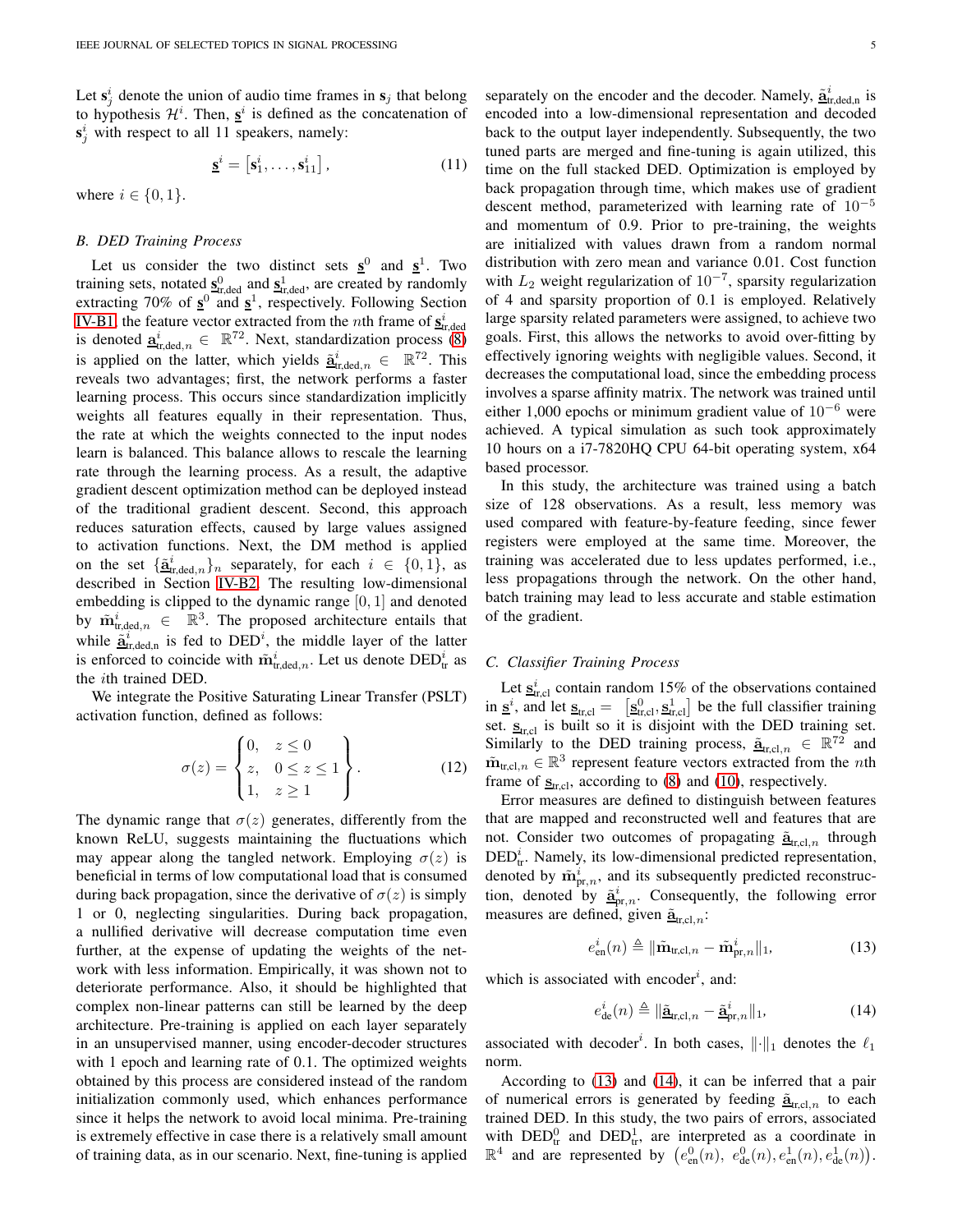Namely,  $\underline{\tilde{a}}_{tr,cl,n}$  is eventually represented in a four-dimensional coordinate system.

An SVM classifier, notated by  $C$ , is applied on the error map, as detailed in Section [III-B.](#page-1-4) In this study,  $C$  is trained to separate coordinates held by  $\mathcal{H}^0$  from coordinates held by  $H<sup>1</sup>$  [\(2\)](#page-1-3). Thus, two decision regions are created. In this study, both real-time and batch modes are considered, as described in Section [V-D.](#page-5-1) For batch mode,  $\mathcal C$  is trained on both the encoder and decoder errors projected on the error map, i.e., C is a three-dimensional hyper plane, embedded in  $\mathbb{R}^4$ . Realtime mode only exploits the decoder error. Namely, in this case the error map is a two-dimensional coordinate system, and correspondingly  $\mathcal C$  divides  $\mathbb R^2$  into two regions.

# <span id="page-5-1"></span>*D. Testing Process*

The DM method requires a batch of both speech and nonspeech frames to estimate the low-dimensional embedding. This is impractical for real-time mode where a very small number of frames is available. Therefore, two testing processes are presented; a frame-by-frame testing process in which employment of the DM method is not required, and a batch testing process, which is shown to be more accurate, with substantially higher delay.

<span id="page-5-2"></span>*1) Batch Mode Testing Process:* In batch mode, both the encoder and the decoder errors are exploited, which increases prediction accuracy. On the other hand, the encoder error is well approximated as long as a large batch of time domain audio data from both hypotheses [\(2\)](#page-1-3) is at hand, which leads to delay in prediction. The test set, notated by  $S_{te}$ , is constructed by following similar steps as in the previous section, while ensuring that the intersection of  $s_{te}$  and the training sets of the DED neural network and classifier is empty.  $s_{te}$  includes 15% of both  $\underline{s}^0$  and  $\underline{s}^1$  [\(11\)](#page-4-3). For completion,  $\underline{\tilde{a}}_{te,n} \in \mathbb{R}^{72}$ and  $\tilde{\mathbf{m}}_{\text{te},n} \in \mathbb{R}^3$  denote the feature vectors associated with the *nth* observation of  $S$ <sub>te</sub>, extracted according to [\(8\)](#page-3-2) and [\(10\)](#page-3-5), respectively.

Let  $(e_{en}^i(n), e_{de}^i(n))$  represent the two-dimensional coordinate generated by the propagation of  $\tilde{\mathbf{a}}_{\text{te},n}$  through  $\text{DED}_{tr}^i$ .  $e_{en}^{i}(n)$  and  $e_{de}^{i}(n)$  are produced according to [\(13\)](#page-4-1) and [\(14\)](#page-4-2), respectively. For the sake of clarity, we neglect the time index *n* and address  $e_{en}^i(n)$  and  $e_{de}^i(n)$  as a two-dimensional coordinate  $(e_{en}^i, e_{de}^i)$ . As stated earlier,  $(e_{en}^0, e_{de}^0)$  and  $(e_{en}^1, e_{de}^1)$ are concatenated and projected into a four-dimensional error map. Let  $R_j$  stand for region j created by the devision C applied to the error map, where  $j \in \{0, 1\}$ . Ultimately, the following decision rule is applied by the classifier  $C$  on the input feature vector  $\underline{\tilde{a}}_{te,n}$ :

$$
\mathcal{C}\{\underline{\tilde{\mathbf{a}}}_{\mathbf{e},n}\} = \begin{Bmatrix} \mathcal{H}^0, & (e_{\mathbf{e}n}^0, e_{\mathbf{d}e}^0, e_{\mathbf{e}n}^1, e_{\mathbf{d}e}^1) \in \mathbf{R}_0 \\ \mathcal{H}^1, & (e_{\mathbf{e}n}^0, e_{\mathbf{d}e}^0, e_{\mathbf{e}n}^1, e_{\mathbf{d}e}^1) \in \mathbf{R}_1 \end{Bmatrix} . \tag{15}
$$

<span id="page-5-3"></span>*2) Real-Time Mode Testing Process:* Since immediate prediction is often required in many audio-based applications, real-time mode is considered as the main branch of this study. Compared with the batch mode, the low-dimensional error is now unavailable. Meaning, the high-dimensional error becomes the single measure to distinguish between audio frames of different hypotheses.



<span id="page-5-4"></span>Fig. 2. Two-dimensional error map, generated by the real-time mode. Red circles denote speech presence and blue 'x' marks denote speech absence. The trained linear SVM classifier is represented by the dashed line and the decision regions it generates are notated by  $R_0$  and  $R_1$ .

Let  $e_{\text{de}}^{i}(n)$  denote the error produced by propagating  $\tilde{\mathbf{a}}_{\text{te},n}$ through DED<sup>i</sup><sub>t</sub>. In a similar manner to the batch mode,  $e_{de}^{0}(n)$ and  $e_{\text{de}}^1(n)$  are joined and projected into a two-dimensional error map. For sake of clarity, we again address these two measures as  $(e_{de}^0, e_{de}^1)$ . Let  $R_j$  stand for region j created by the devision  $C$  applied to the two-dimensional error map, where  $j \in \{0, 1\}$ . As a result, the following decision rule is considered by the classifier  $C$ , regarding input feature vector  $\tilde{\mathbf{a}}_{\text{te},n}$ :

$$
\mathcal{C}\{\underline{\tilde{\mathbf{a}}}_{\mathbf{e},n}\} = \begin{cases} \mathcal{H}^0, & (e_{\mathbf{de}}^0, e_{\mathbf{de}}^1) \in \mathbf{R}_0 \\ \mathcal{H}^1, & (e_{\mathbf{de}}^0, e_{\mathbf{de}}^1) \in \mathbf{R}_1 \end{cases} \tag{16}
$$

### VI. EXPERIMENTAL RESULTS

<span id="page-5-0"></span>In each of the experiments described in this section, comparisons are made between our proposed approach and several competing voice activity detectors. In order to avoid skewness and unfair imbalance, performances were generated by using identical experimental conditions. Specifically, the same test set, acoustic setup and optimization measure, i.e.,  $TN + TP$ (true positive + true negative), are uniformly employed. To allow appropriate assessment of performances, two measures are used: The optimized TP+TN measure, and the relation between TP and TN measures.

## <span id="page-5-5"></span>*A. Performance of Proposed Approach*

*1) Accuracy:* Primarily, the proposed method is applied using 100% of the DED training data set in a batch mode, as detailed in Section [V-D1.](#page-5-2) The accuracy rate is 99.1%. In this mode, voice activity is detected by using both low and high-dimensional numerical measures. This performance gives rise to the main assumption of this research. Namely, that speech can be distinguished from transients based on their underlying geometric structures. Real-time voice activity detection is performed according to Section [V-D2.](#page-5-3) In this mode, the accuracy rate reaches up to 98.1% when 100% of the DED training data set is used. Visualization of the error map is given in Fig. [2.](#page-5-4) It should be highlighted that similar visualization is not given for the batch mode, since the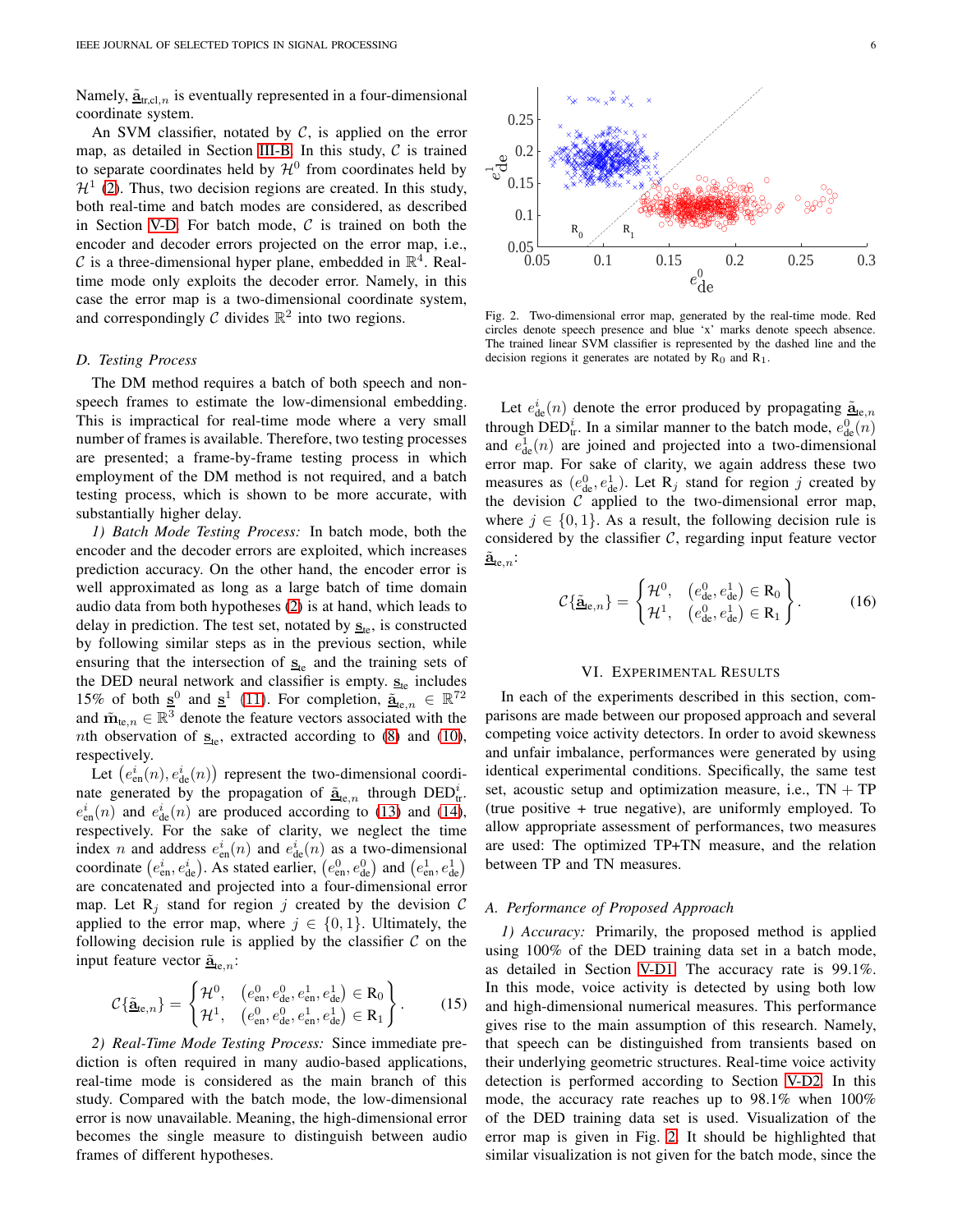<span id="page-6-1"></span>TABLE I COMPARISON BETWEEN VOICE ACTIVITY DETECTION METHODS IN TERMS OF ACCURACY RATE, WITH RESPECT TO THE TP+TN (TRUE POS ITIVE + TRUE NEGATIVE) MEASURE. THE RESULTS OF THE PROPOSED METHOD ARE HIGHLIGHTED.

|                    | Babble<br>10dB SNR<br>Keyboard | Musical<br>10dB SNR<br>Hammering | Colored<br>5dB SNR<br>Hammering | Musical<br>0dB SNR<br>Keyboard | Babble<br>15dB SNR<br><b>Scissors</b> | std      |
|--------------------|--------------------------------|----------------------------------|---------------------------------|--------------------------------|---------------------------------------|----------|
| Tamura             | 73.6                           | 83.8                             | 83.9                            | 73.8                           | 81.2                                  | 5.2      |
| Dov - Audio        | 87.7                           | 89.9                             | 87.8                            | 86.5                           | 90.2                                  | 1.6      |
| Dov - Video        | 89.6                           | 89.6                             | 89.6                            | 89.6                           | 89.6                                  | $\Omega$ |
| $Dov - AV$         | 92.9                           | 94.5                             | 92.8                            | 92.9                           | 94.6                                  | 0.9      |
| Ariav - AV         | 95.8                           | 95.4                             | 95.9                            | 95.1                           | 97.2                                  | 0.8      |
| Proposed Real Time | 98.4                           | 98.3                             | 98.3                            | 98.3                           | 98.5                                  | 0.1      |
| Proposed Batch     | 99.3                           | 99.6                             | 99.3                            | 99.3                           | 99.5                                  | 0.1      |



<span id="page-6-0"></span>Fig. 3. Accuracy rate percentage (TP+TN) of the proposed method using the real-time mode. Different fractions of the full DED training set (25,50,75,100[%]) are considered along a grid of speech observations ratios.

corresponding error map lays in  $\mathbb{R}^4$ . These results reflect on the strong relation between low and high-dimensional information. Namely, even though low-dimensional measures are not integrated into the decision rule, the separation in the diffusion space is implicitly expressed through the inverse mapping of the decoder. Therefore, the reconstructed high-dimensional information in the feature space is a sufficient measure to tell apart speech from non-speech frames. By examining the results, high robustness can be concluded. Namely, despite the variety of stationary and non-stationary noises included in the database, the intrinsic structure of speech is still well detected.

*2) Generalization:* Generalization and sensitivity of the proposed method are analyzed by performing an additional experiment in the real-time mode. These properties are examined with respect to two parameters; the corpus size of the DED training set and the ratio of speech observations in the latter. In this experiment, 5 different fractions of the full amount of the DED training set are considered. For each fraction, 5 different ratios between speech and non-speech observations are inspected. Results are demonstrated in Fig. [3.](#page-6-0) It can be observed that the accuracy rate surpasses 95%, even when merely 50% of the training data is available, which projects on the low sensitivity of the proposed algorithm to this measure. Also, the maximal accuracy is achieved when the speech observations ratio is equal to 50%, i.e., when there is an equal amount of speech and non-speech observations in the DED training set.

This optimal ratio allows the network to learn two separate manifolds with minimal bias. This bias, if exists, can come to surface during testing, when one mapping is more robust than the other. In this case, relying on Euclidean distance between manifolds as done in this research may be harmful for classification. It can also be inferred that the performance has low sensitivity to changes in the speech observations ratio parameter. For example, let us consider the results achieved by exploiting 100% of the training corpus. Then, speech observations ratios of 20%, 50% and 80% yield accuracies of 95.2%, 98.1% and 94.4%, respectively. It is interesting to note that the degradation in performance is not symmetric around the ratio of 50%. i.e., degradation is more noticeable when the amount of noise observations is lower than those of speech in the training process. This can be related to the high varying nature of non-stationary noises in comparison to speech. Meaning, larger corpus of transients is needed to construct a robust low-dimensional structure with the DM method.

As mentioned in Section [IV-A,](#page-2-4) the constructed database comprises 42 different combinations of stationary and nonstationary noises. Thus, a fundamental question is concerned with the ability of the proposed detection system, and specifically  $\text{DED}^0$ , to generalize well to other types of noise. In order to increase the generalization ability of the suggested detector to noises of various kinds, we performed several actions that regard both the architecture of the system and the feature extraction process. The way the architecture is built puts emphasis on both the difference between speech and noise, and on the similarity of noise to previously trained noises. As a result, the decision mechanism of the system relies on a combination of two learning systems. The features that are extracted from the time domain are constructed to exploit this form of architecture. During training, not only temporal and spectral features are derived, as traditionally done in stateof-the-art methods, but also the informative spatial diffusion map features. This reveals the unique intrinsic geometric structure of speech utterances. Ultimately, when feeding the system with unseen noise, its intrinsic structure is evaluated by the system and compared against speech and non-speech frames separately. Therefore, the performance of the system is not sensitive to unseen noises, in comparison to competing methods, as shown through the experimental setup detailed earlier in this section.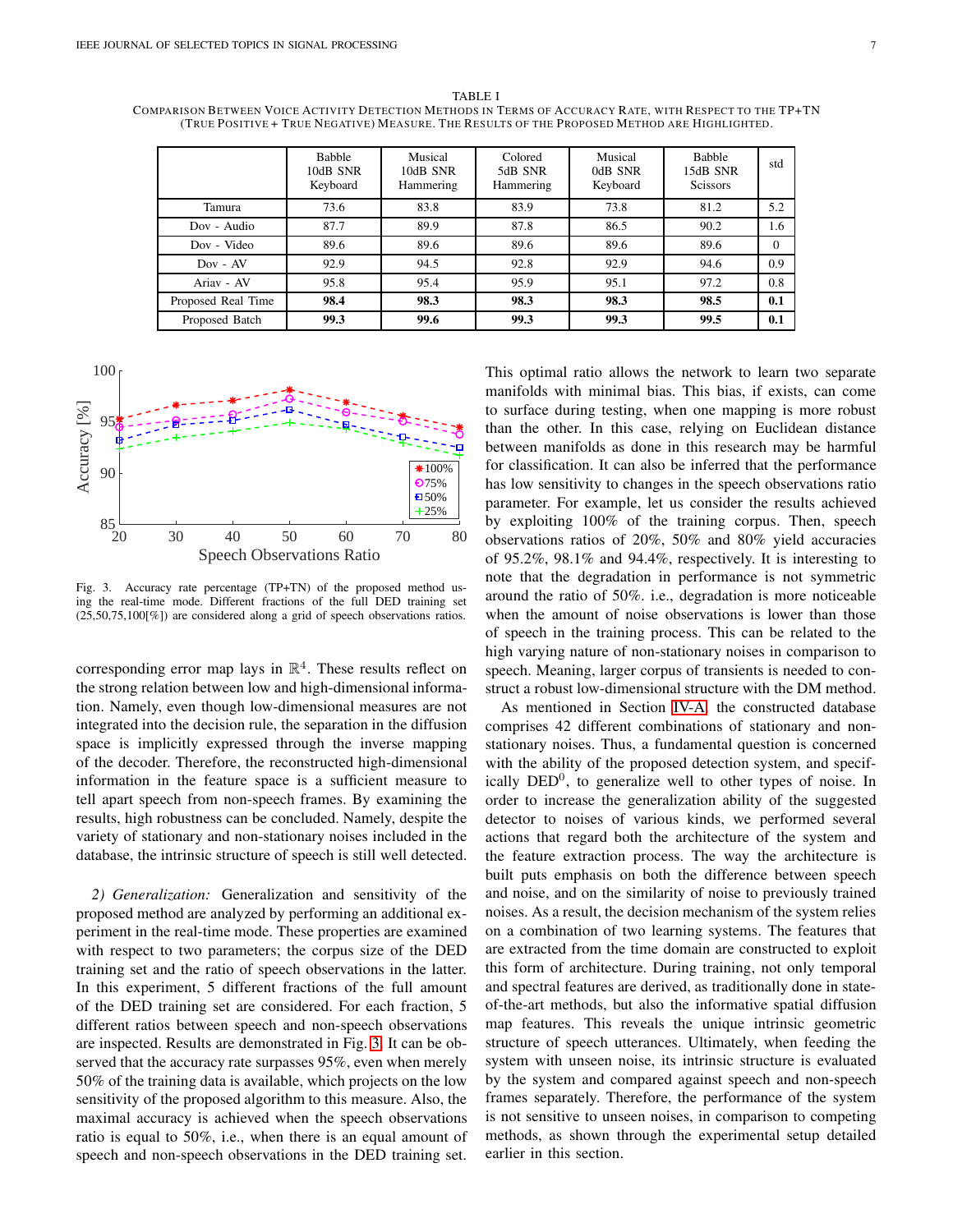# *B. Comparison to Competing Methods*

In order to assert the performance of our architecture in a global scale, it is compared to 5 voice activity detectors. The competing methods are presented in [\[12\]](#page-9-6), [\[21\]](#page-9-13), [\[24\]](#page-10-1) and are denoted "Ariav", "Dov" and "Tamura", respectively. Table [I](#page-6-1) presents the performance of each method in 5 different acoustic environments that compose of transients (keyboard, hammering, scissors) and stationary noises (babble, musical, colored Gaussian noise) with different SNR values (0, 5, 10, 15 [dB]). The real-time and batch modes are notated by 'Proposed Real-Time' and 'Proposed Batch', respectively.

It can be observed that the proposed algorithm, even in realtime mode, achieves the best accuracy rate through all varied setups. It should be highlighted that the proposed solution exploits only audio signals, while competing methods rely on integration of both audio and video data.

By observing the standard deviation (std) measure in Table [I](#page-6-1) it is shown that, unlike competing methods, the performance of the proposed approach is barely affected by the change in the acoustic environments. This high robustness can be related to the construction of intrinsic representations of the audio frames. These representations do not consider the contents of transients or background noises, but merely their intrinsic geometric patterns. These patterns are unique for speech and non-speech audio frames, which allows enhanced performance regardless of the setup. The results presented in Table [I](#page-6-1) show slight improvement in comparison to the results presented in Section [VI-A.](#page-5-5) While in the former, 5 specific setups are inspected, 37 additional setups are considered in the latter. This indicates the existence of specific combinations of speech, stationary and non-stationary noises that are harder to comprehend. Deeper analysis of this phenomenon should be addressed in future work.

To allow further evaluation, we employ the receiver operating characteristic (ROC) curve. Three acoustic setups presented in Table [I](#page-6-1) are considered in Figs. [4](#page-8-1) – [6.](#page-8-2) In each ROC curve, the real time and batch proposed approaches are compared against four competing voice activity detectors. Since the test set is identical and balanced across all methods, a constructive comparison is made by the ROC curves. The latter allows analysis of the relation between TP and TN, thus delivering information about the trade-off between the two. It is worth noting that TN can be derived from the false positive (FP) measure, held by the x axis, by simply applying the relation  $TN = 1$ -FP. It can be observed that our voice activity detector outperforms the competing methods in a wide range of operating points.

## *C. Performance Analysis*

This study presents a voice activity detection method that reaches substantially higher accuracy results in comparison to other state-of-the-art methods. This improvement can be attributed to several novelties, where two of them are considered the most influential. First, the integration of the DM method, forced at the end of the encoder. Second, construction of two separate DEDs, one trained with speech presence observations and the second with speech absence observations. This section is divided into two main parts. Initially, the differences between two competing methods and the proposed approach are analyzed and theoretical explanations of the gap in accuracies are given. Then, two experiments are conducted to establish these explanations.

First, the method proposed in [\[12\]](#page-9-6) is considered. In this method, low-dimensional embedding is built with the DM method, as done in our study. This embedding is constructed by considering joint relations between speech and non-speech features. However, our approach employs the DM method by considering relations between features of the same hypothesis only. In order to evaluate the influence of this difference on the degradation in performance, the algorithm proposed in [\[12\]](#page-9-6) has been implemented. Consequently, high overlap of speech and non-speech embeddings in the diffusion space has been observed. This method performs voice activity detection mainly by modeling two low-dimensional Gaussian mixture models. Meaning, this approach aims to separate speech from non-speech coordinates by constructing a separator from a sum of weighted exponential kernels. As a result, overlapped coordinates are highly at risk to be misclassified.

Next, the method proposed in [\[21\]](#page-9-13) is analyzed. In this approach, a single auto-encoder attempts to learn the lowdimensional embedding of both speech and non-speech frames. As a result, joint embedding is shown to lead to high overlap in the low-dimension, much like in the research conducted in [\[12\]](#page-9-6). Additionally, this architecture does not consider the DM method as a constraint on the embedded data, so dimensionality reduction is done automatically. This leads to a lack of spatial information in the low-dimension and absence of geometric insight. Ultimately, this causes significant overlap between low-dimensional representations and to deterioration in performance. The high accuracy shown in [\[21\]](#page-9-13) can be related to high exploitation of temporal relations, carried by the RNN, and integration of visual features in the classification process. To explore the performance of the network without video, the authors of this work implemented audio-only version of the method presented in [\[21\]](#page-9-13). The outcome shows severe degradation in performance, as the average accuracy is 83% with respect to all 5 setups considered in Table [I.](#page-6-1)

Two experiments are conducted in order to validate the above notions. First, the algorithms proposed in [\[12\]](#page-9-6) and [\[21\]](#page-9-13) are implemented with merely audio data, as demonstrated in Fig. [7.](#page-9-15) Accuracy rates of these methods are calculated by employing different fractions of the full DED training set. For this particular experiment, the ratio of speech observations was fixed to 50%, to achieve optimal results. Several interesting insights can be obtained based on these outcomes. Primarily, there is a substantial gap between performances when considering only the audio data and neglecting visual features. Moreover, it is noticeable that the method proposed in [\[21\]](#page-9-13) is not affected as much by the change in the amount of training observations. As previously stated, the latter does not consider any geometric or structural constraint on the embedded data. Therefore, as long as the training observations are divided roughly equal between hypotheses, their amount has lower significance. On the other hand, the study presented in [\[12\]](#page-9-6)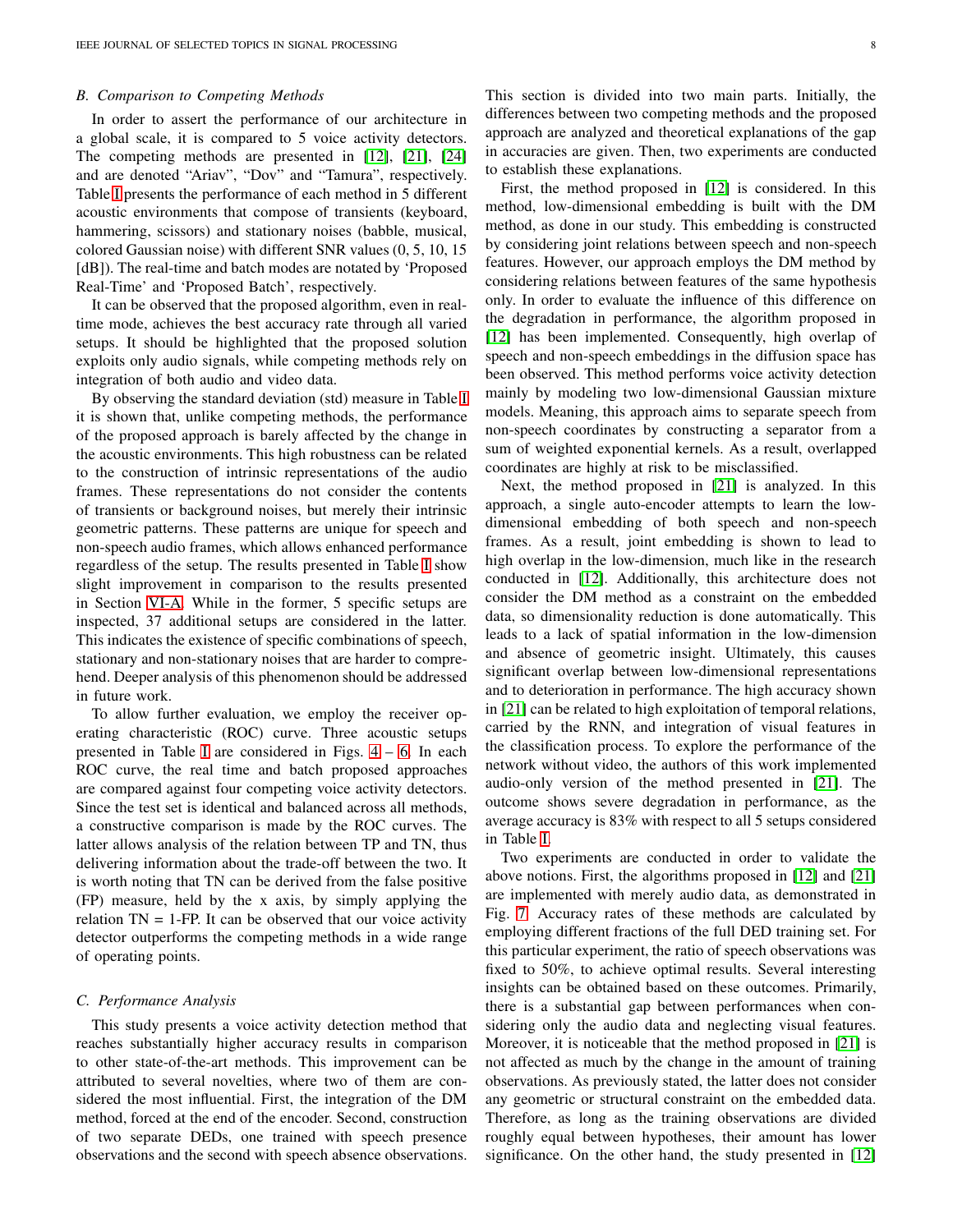

<span id="page-8-1"></span>Fig. 4. Probability of detection versus probability of false alarm in an acoustic environment of babble noise with 10 dB SNR and keyboard transient interferences.



Fig. 5. Probability of detection versus probability of false alarm in an acoustic environment of colored noise with 5 dB SNR and hammering transient interferences.

highly relies on the intrinsic structure of the data. *i.e.*, the more training observations are available, the better the joint relations between speech and non-speech features are modeled. In this case, larger training set leads to a more robust manifold construction.

In order to further explore the core of the advantages of the proposed approach, another experiment is conducted. This time, the studies in [\[12\]](#page-9-6) and [\[21\]](#page-9-13) are implemented by integration of several principles of this study. It should be noted that the detection algorithm presented in each of these studies remains the same. In [\[12\]](#page-9-6), the algorithm was altered such that the low-dimensional coordinates are learned separately for speech and non-speech frames before applying the Gaussian mixture model on the generated manifolds. In [\[21\]](#page-9-13), two separate auto-encoders were implemented. Each



<span id="page-8-2"></span>Fig. 6. Probability of detection versus probability of false alarm in an acoustic environment of musical noise with 10 dB SNR and hammering transient interferences.

auto-encoder learned the low-dimensional mapping of speech and non-speech audio frames independently. Also, the DM method was applied in a similar manner to the proposed method in order to integrate spatial information. The output of each encoder was inserted into a separate RNN. The output of each RNN represents the probability that a test observation is taken from a speech audio frame. Ultimately, the probabilities of the two RNNs are intersected and a prediction is made by a constructed decision rule.

The results of this experiment are given in Fig. [8.](#page-9-16) For each method, the accuracy is calculated along a grid of fractions of the full DED training set, while the speech observations ratio is once again set to 50%. Moreover, the performance of each method is given once with its original implementation and once with the improved implementation that combines principles from our method. Regarding the studies presented in [\[12\]](#page-9-6), [\[21\]](#page-9-13), the accuracies of the two new implementations significantly improve. Also, these models are less sensitive to changes in the size of the DED training corpus.

Even though an increase in performance can be observed, the studies presented in [\[12\]](#page-9-6) and [\[21\]](#page-9-13) still do not reach the results of the proposed method. The core classification algorithm of each of the three discussed methods remains unchanged through all the comparative experiments conducted in this study. Therefore, the core classification algorithm proposed in our study may be responsible for the observed gap.

## VII. CONCLUSIONS

<span id="page-8-0"></span>In this work we have performed voice activity detection with audio-based features. We separately represented the lowdimensional geometric structures of speech and non-speech frames by integrating the diffusion maps method with two independent, encoder-decoder based, deep neural networks. This separation of speech from stationary noises and transients during the training process of the two networks also led to high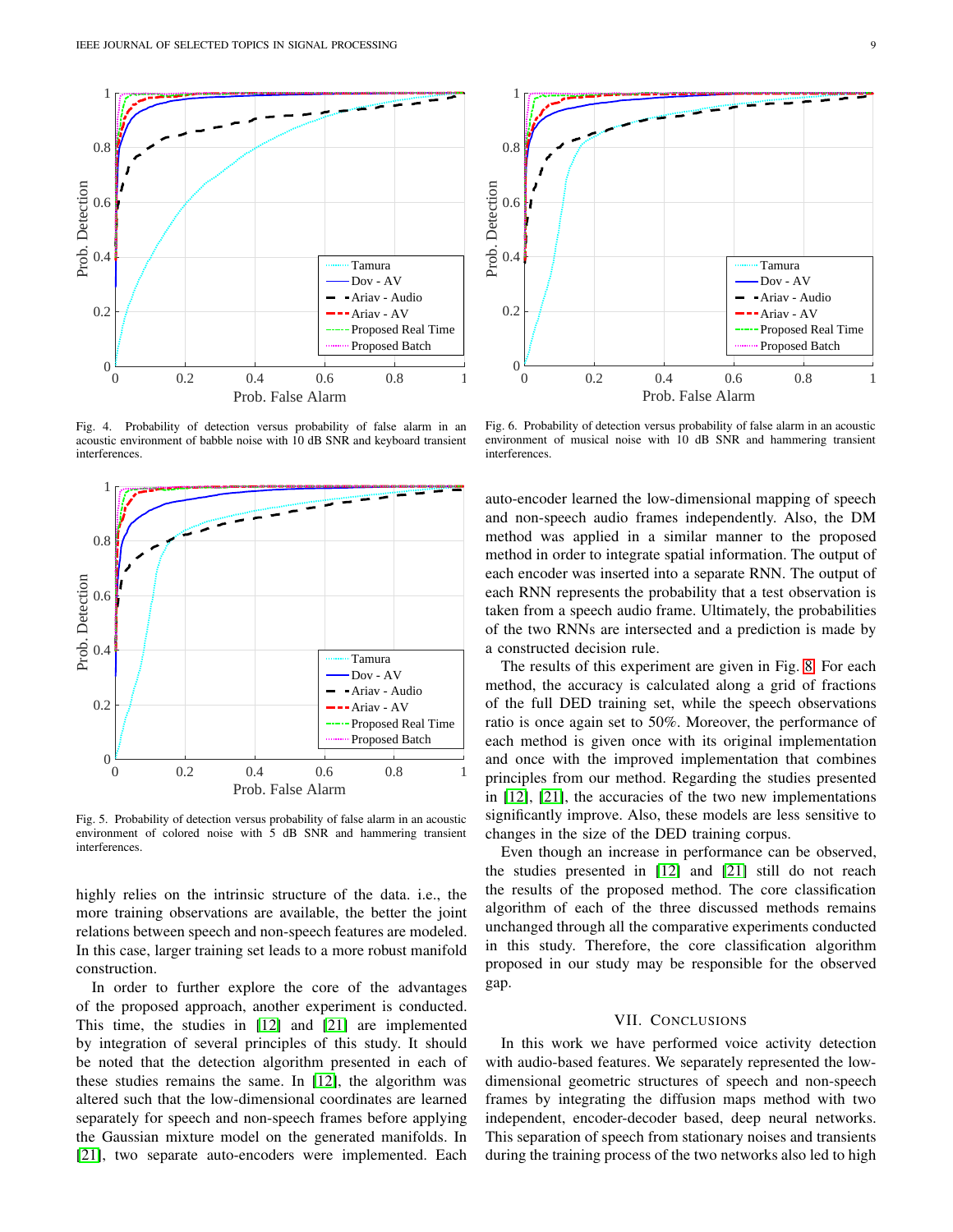

<span id="page-9-15"></span>Fig. 7. Accuracy rate percentage (TP+TN) of the proposed method using the real-time mode and the methods presented in Dov et al. [\[12\]](#page-9-6) and Ariav et al. [\[21\]](#page-9-13). Performance is presented along a grid of different fractions of the full DED training set, while the speech observations ratio is fixed to 50%.



<span id="page-9-16"></span>Fig. 8. Accuracy rate percentage (TP+TN) of the studies presented in Dov et al. [\[12\]](#page-9-6) and Ariav et al. [\[21\]](#page-9-13), along with the performance of the proposed algorithm in the real-time mode. Accuracy is presented along a grid of different fractions of the full DED training set, while the speech observations ratio is fixed to 50%. Each of the two competing methods is implemented once in the original form (marked 'Orig') and once with integration of concepts from the proposed method (marked 'Imp').

robustness and generalization abilities, as well as low sensitivity to the amount of available training data. The proposed method has shown state-of-the-art results in a real time mode, and can be integrated into dedicated communication systems. Nonetheless, non stationary noises are still the main cause of false detection in this research, due to their high varying nature. This challenge may be addressed by employment of more distinctive geometric features as well as assimilation of joint constraints between the encoder and decoder. It would be instructive to further factorize the proposed approach and analyze the improvement. Moreover, a heuristic explanation regarding the relation between diffusion maps and the presented method can be meaningful for further understanding. One hypothesis, for instance, links between transition in time and on the transition map. Another theory suggests that the corresponding Markov chain is a sequence of phonemes, and the diffusion rate in the diffusion map corresponds to the velocity of phonemes pronunciation. Additionally, the performance of the proposed detection method in reverberant and noisy acoustic environments with signal-to-noise ratios lower than 0 dB, should be explored.

## ACKNOWLEDGEMENTS

The authors thank the Guest Editor, Dr. Bo Li, and the anonymous reviewers for their constructive comments and useful suggestions.

### **REFERENCES**

- <span id="page-9-0"></span>[1] D. Dov and I. Cohen, "Voice activity detection in presence of transients using the scattering transform," in *Proc. 28th Convention of the Electrical & Electronics Engineers in Israel (IEEEI), IEEE*, 2014, pp. 1–5.
- <span id="page-9-1"></span>[2] D. Dov, R. Talmon, and I. Cohen, "Kernel method for voice activity detection in the presence of transients," *IEEE Trans. Audio, Speech, Lang. Process.*, vol. 24, no. 12, pp. 2313–2326, 2016.
- <span id="page-9-2"></span>[3] D. Krubsack and R. Niederjohn, "An autocorrelation pitch detector and voicing decision with confidence measures developed for noisecorrupted speech," *IEEE Trans. Signal Process.*, vol. 39, no. 2, pp. 319– 329, 1991.
- [4] J. Junqua, B. Mak, and B. Reaves, "A robust algorithm for word boundary detection in the presence of noise," *IEEE Trans. Speech Audio Process.*, vol. 2, no. 3, pp. 406–412, 1994.
- <span id="page-9-3"></span>[5] S. V. Gerven and F. Xie, "A comparative study of speech detection methods," in *Proc. 5th European Conference on Speech Communication and Technology (EUROSPEECH)*, 1997, pp. 1095–1098.
- <span id="page-9-4"></span>[6] N. Cho and E. Kim, "Enhanced voice activity detection using acoustic event detection and classification," *IEEE Trans. Consumer Electron.*, vol. 57, no. 1, pp. 196–202, 2011.
- [7] J. Chang, N. Kim, and S. Mitra, "Voice activity detection based on multiple statistical models," *IEEE Trans. Signal Process.*, vol. 54, no. 6, pp. 1965–1976, 2006.
- [8] J. Sohn, N. Kim, and W. Sung, "A statistical model-based voice activity detection," *IEEE Signal Process. Lett.*, vol. 6, no. 1, pp. 1–3, 1999.
- [9] J. Ramírez, J. Segura, C. Benítez, A. D. L. Torre, and A. Rubio, "Efficient voice activity detection algorithms using long-term speech information," *Speech Commun.*, vol. 42, no. 3, pp. 271–287, 2004.
- [10] I. Cohen and B. Berdugo, "Speech enhancement for non-stationary noise environments," *Signal Processing*, vol. 81, no. 11, pp. 2403–2418, November 2001.
- <span id="page-9-5"></span>[11] I. Cohen, "Noise spectrum estimation in adverse environments: Improved minima controlled recursive averaging," *IEEE Trans. Speech and Audio Processing*, vol. 11, no. 5, pp. 466–475, September 2003.
- <span id="page-9-6"></span>[12] D. Dov, R. Talmon, and I. Cohen, "Audio-visual voice activity detection using diffusion maps," *IEEE Trans. Audio, Speech Lang. Process.*, vol. 23, no. 4, pp. 732–745, 2015.
- <span id="page-9-7"></span>[13] J. Shin, J. Chang, and N. Kim, "Voice activity detection based on statistical models and machine learning approaches," *Comput. Speech Lang.*, vol. 24, no. 3, pp. 515–530, 2010.
- <span id="page-9-8"></span>[14] J. Wu and X. Zhang, "Maximum margin clustering based statistical vad with multiple observation compound feature," *IEEE Signal Process. Lett.*, vol. 18, no. 5, pp. 283–286, 2011.
- <span id="page-9-9"></span>[15] V. Mendelev, T. Prisyach, and A. A. Prudnikov, "Robust voice activity detection with deep maxout neural networks," *Mod. Appl. Sci.*, vol. 9, no. 8, p. 153, 2015.
- <span id="page-9-10"></span>[16] N. Srivastava, G. Hinton, A. Krizhevsky, I. Sutskever, and R. Salakhutdinov, "Dropout: a simple way to prevent neural networks from overfitting," *J. Mach. Learn. Res.*, vol. 15, no. 1, pp. 1929–1958, 2014.
- <span id="page-9-11"></span>[17] S. Leglaive, R. Hennequin, and R. Badeau, "Singing voice detection with deep recurrent neural networks," in *Proc. IEEE International Conference on Acoustics, Speech and Signal Processing (ICASSP)*, 2015, pp. 121– 125.
- [18] A. Graves, A. R. Mohamed, and G. Hinton, "Speech recognition with deep recurrent neural networks," in *Proc. IEEE International Conference on Acoustics, Speech and Signal Processing (ICASSP)*, 2013, pp. 6645– 6649.
- [19] T. Hughes and K. Mierle, "Recurrent neural networks for voice activity detection," in *Proc. IEEE International Conference on Acoustics, Speech and Signal Processing (ICASSP)*, 2013, pp. 7378–7382.
- <span id="page-9-12"></span>[20] W. Hong and C. Lee, "Voice activity detection based on noise-immunity recurrent neural networks," *Int. J. Adv. Comput. Technol. (IJACT)*, vol. 5, no. 5, pp. 338–345, 2013.
- <span id="page-9-13"></span>[21] I. Ariav, D. Dov, and I. Cohen, "A deep architecture for audio-visual voice activity detection in the presence of transients," *Signal Processing*, vol. 142, pp. 69–74, 2018.
- <span id="page-9-14"></span>[22] R. Talmon, I. Cohen, S. Gannot, and R. R. Coifman, "Diffusion maps for signal processing: A deeper look at manifold-learning techniques based on kernels and graphs," *IEEE signal processing magazine*, vol. 30, no. 4, pp. 75–86, 2013.